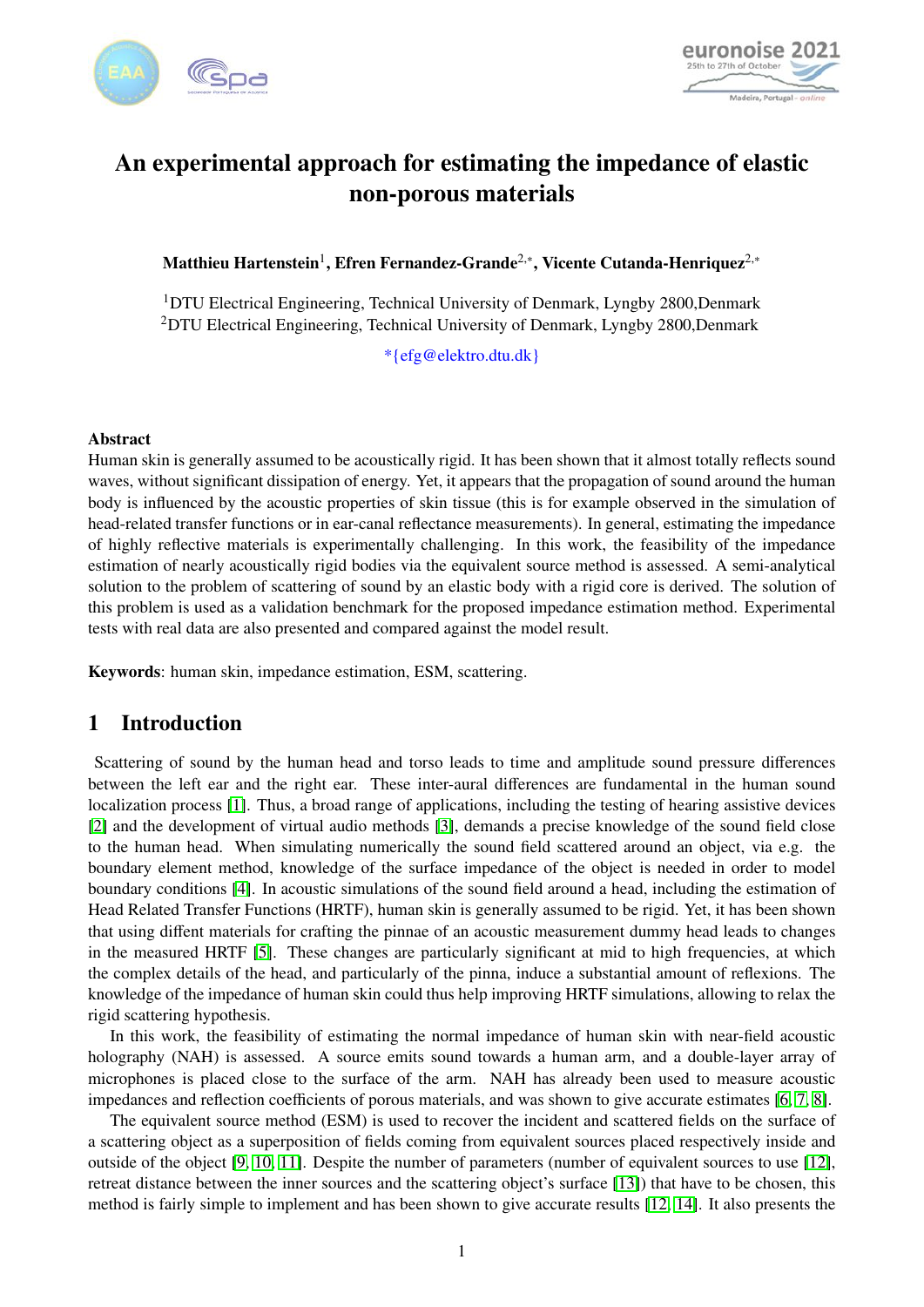

advantage to be adaptable to different surface geometries. Moreover, the equivalent source method is one of the NAH methods that has already been shown to be an efficient tool to estimate the impedance of absorptive surfaces [\[6,](#page-9-4) [8\]](#page-9-6).

The impedance estimation framework is tested numerically on a model of sound scattering by an human arm. The model is based on the analytical solution to the problem of scattering of sound by an elastic cylinder with a rigid core, derived in this work. A first attempt to estimating the impedance of human skin is also presented.

## <span id="page-1-3"></span>2 Scattering of sound by an elastic cylinder

The vibro-acoustic problem of scattering of a plane wave by an elastic cylinder is solved in this section. The cylinder has a rigid core in order to model the configuration of a human arm. It is supposed to be infinite in the axial direction, which allows to work in a polar coordinate system  $(r, \theta)$ . The solution to this problem will be used later to test the impedance estimation method.

All the acoustic and elastic fields in this section and in the rest of this paper will be assumed to follow a time-harmonic dependency  $e^{j\omega t}$ , that will be omitted.

#### 2.1. Acoustic fields

The total acoustic field *p* around the cylinder can be decomposed as  $p = p_i + p_s$ , where  $p_i$  is the incident field that would exist without the cylinder, and  $p_s$  is the so-called scattered field.

Both *p* and *p<sub>i</sub>* satisfy the Helmoltz equation  $\Delta p + k^2 p = 0$ , where  $k = \frac{\omega}{c_0}$  is the acoustic wavenumber.

<span id="page-1-0"></span>The incident plane wave  $p_i = e^{-jkx}$  of unitary amplitude can be expanded in a cylindrical wave basis [\[15\]](#page-9-13) (*J<sub>n</sub>* is a Bessel function of first kind and order  $n \ge 0$ )

$$
p_i(r,\theta) = \sum_{n=0}^{+\infty} (-j)^n \epsilon_n \mathbf{J}_n(kr) \cos(n\theta), \tag{1}
$$

with  $\epsilon_n = 1$  for  $n = 0$  and  $\epsilon_n = 2$  for  $n > 0$ .

<span id="page-1-1"></span>As a linear combination of  $p$  and  $p_i$ ,  $p_s$  also satisfies the Helmoltz equation. Under the assumption that it satifies Sommerfeld's radiation condition, it can be expressed as a sum of waves outgoing from the cylinder [\[16\]](#page-9-14) (in this work,  $H_n^{(i)}$  denotes the Hankel function of the *i*-th kind and order *n*,  $i \in \{1, 2\}$  and  $n \ge 0$ )

$$
p_s(r,\theta) = \sum_{n=0}^{+\infty} \alpha_n \mathcal{H}_n^{(2)}(kr) \cos(n\theta).
$$
 (2)

Note that the symmetry of the problem about  $\theta = 0$  allows to restrict the  $\theta$  dependency to a cosine expansion. This symmetry argument will be used again when deriving the elastic fields.

The normal incident and scattered velocities  $u_i$  and  $u_s$  can be derived from [Equation 1](#page-1-0) and [2](#page-1-1) making use of Euler's equation of motion.

#### 2.2. Mechanical fields

In what follows, the density of the elastic medium will be denoted  $\rho_M$ . Its Lamé coefficients will be denoted  $\lambda$ and  $\mu$  and can be retrieved from the Young's modulus and Poisson's ratio of the elastic material of interest.

The fundamental equations involving the 2x2 stress matrix  $\sigma$  and the 2x1 displacement vector  $\xi$  in the elastic model are the mechanical equilibrium equation and Hooke's law.

<span id="page-1-2"></span>The elastic displacement can be decomposed as [\[16\]](#page-9-14):

$$
\xi = -grad(\psi) + rot(\phi),\tag{3}
$$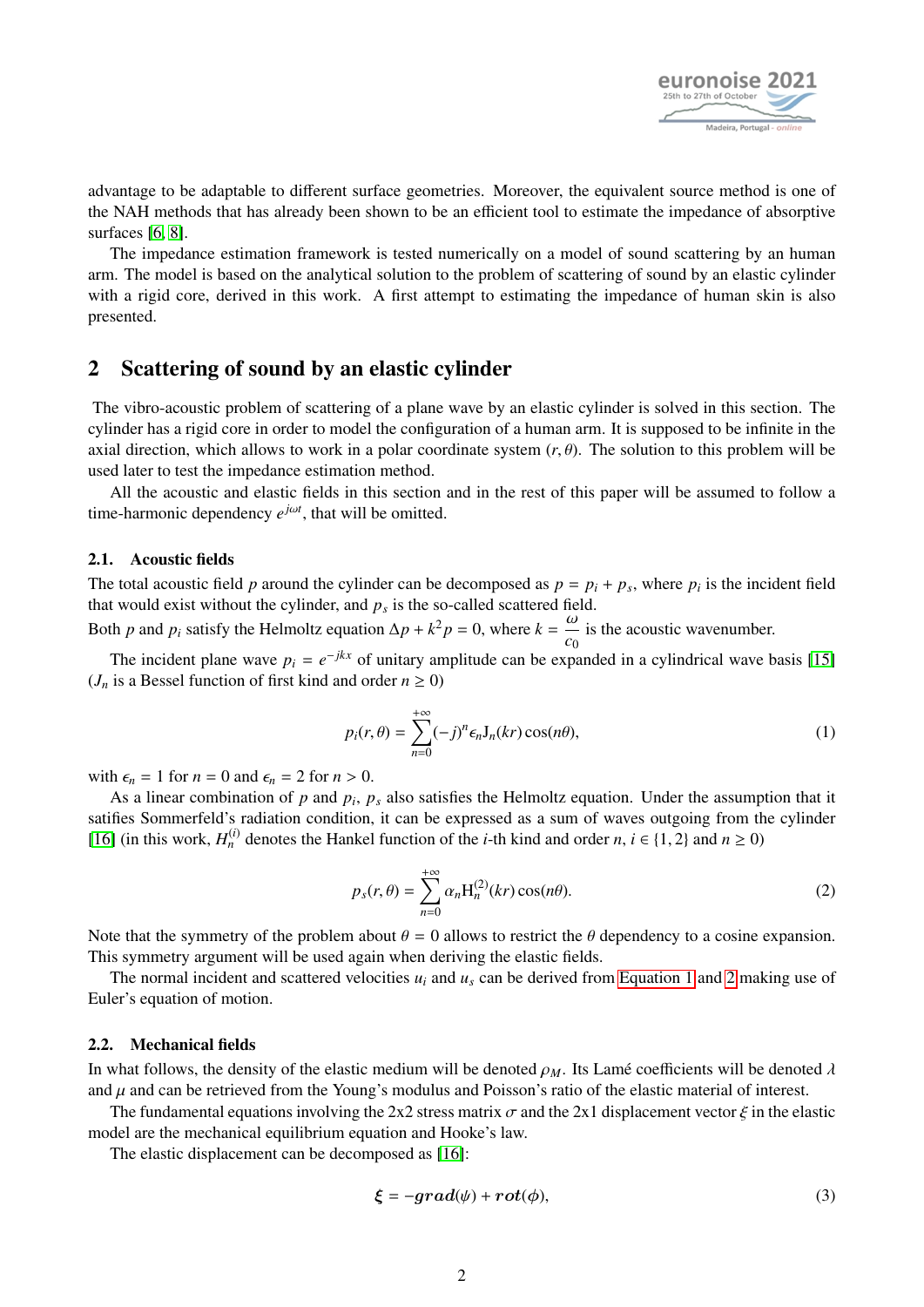

where the scalar  $\psi$  and the vector  $\phi$  are respectively the compression and shear potentials. Note that in a 2D cylindrical problem, the shear potential is reduced to its axial component, that will be denoted  $\phi$ . The potentials can be solved for independently as superpositions of cylindrical waves, making use of the symmetries of the problem:

$$
\psi(r,\theta) = \sum_{n=0}^{+\infty} \cos(n\theta)(A_n H_n^{(1)}(k_p r) + B_n H_n^{(2)}(k_p r)),
$$
\n(4)

$$
\phi(r,\theta) = \sum_{n=0}^{+\infty} \sin(n\theta)(C_n H_n^{(1)}(k_s r) + D_n H_n^{(2)}(k_s r)),
$$
\n(5)

where  $k_p = \frac{a}{c_p}$  and  $k_s = \frac{a}{c_s}$  are respectively the compression and shear wavenumbers. The compression and

shear wave speeds are respectively given by  $c_p =$  $\sqrt{\frac{\lambda + 2\mu}{a}}$ ρ*M* and  $c_s = \sqrt{\frac{\mu}{a}}$  $\frac{\rho_M}{\rm T}$ .

The elastic displacement can be retrieved making use of Equation [3.](#page-1-2) The components of the stress matrix which are needed to solve the coupled acoustic-mechanical problem are the radial and tangential components of the direct stress, respectively  $\sigma_{rr}$  and  $\sigma_{r\theta}$ . They can be derived from the radial and tangential displacements  $\xi_r$  and  $\xi_\theta$  via Hooke's law.

#### 2.3. Boundary conditions

Five boundary conditions are needed in order to close the coupled acoustic-elastic problem.

All around the cylinder, the radial component of the direct elastic stress and the acoustic pressure satisfy an equilibrium. The tangential component of the direct elastic stress is null (there is no acoustic shear force at the surface of the cylinder). Eventually, the radial velocity at the surface of the cylinder must follow the radial acoustic particle velocity. These boundary conditions are expressed in respectively Equations [6,](#page-2-0) [7](#page-2-1) and [8.](#page-2-2)

$$
\sigma_{rr}(r_2, \theta) + p_s(r_2, \theta) = -p_i(r_2, \theta). \tag{6}
$$

<span id="page-2-3"></span><span id="page-2-2"></span><span id="page-2-1"></span><span id="page-2-0"></span>
$$
\sigma_{r\theta}(r_2, \theta) = 0. \tag{7}
$$

$$
j\omega\xi_r(r_2,\theta)-u_s(r_2,\theta)=u_i(r_2,\theta).
$$
\n(8)

At the boundary between the core of the cylinder and the elastic medium, the radial and tangential components of the elastic displacement vanish:

$$
\xi_r(r_2, \theta) = 0. \tag{9}
$$

$$
\xi_{\theta}(r_2, \theta) = 0. \tag{10}
$$

Using the orthogonality of the cosine functions in the cylindrical expansion, Equations [6](#page-2-0) to [10](#page-2-3) can be written for each term *n* of the expansion as a linear system of equations in terms of the coefficients  $\alpha_n$ ,  $A_n$ ,  $B_n$ ,  $C_n$  and  $D_n$ .

### <span id="page-2-4"></span>3 Impedance estimation method

In this work, a human arm is illuminated with a sound source. The equivalent source method (ESM) is used to infer the acoustic fields at the surface of the arm from near-field measurements.

The ESM lies on the assumption that the sound field of interest can be reconstructed as a sum of contributions coming from a distribution of point sources [\[9\]](#page-9-7). The incoming incident field is assumed to come from point sources located on a surface outside the scattering object, while the point sources used to construct the outgoing scattered field are located inside the object [\[11\]](#page-9-9). An example of ESM setup is shown [Figure 3.](#page-5-0)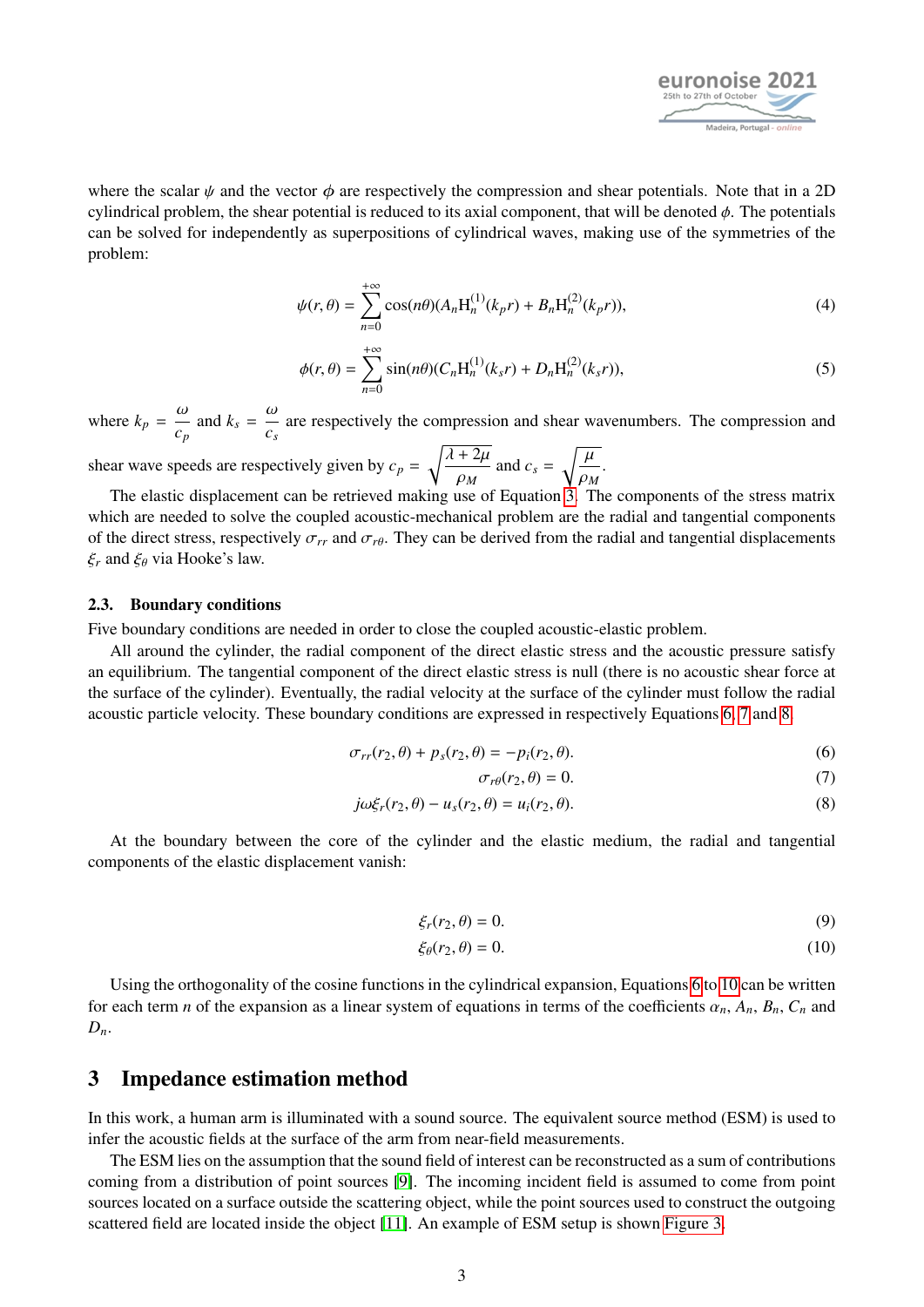

<span id="page-3-0"></span>The acoustic pressure *p* can then be written as a sum of contribution from *N* points sources *i* located at the position *r<sup>i</sup>* with volume velocity *Q<sup>i</sup>* :

$$
p(\mathbf{r}) = \sum_{i=1}^{N} Q_i G(\mathbf{r}, \mathbf{r_i}),
$$
\n(11)

where G is the Green's function in free-field. In this work, the problems are two-dimensional and  $G(\mathbf{r}, \mathbf{r_0}) =$ *j*  $\frac{J}{4}H_0^{(1)}$  $_{0}^{(1)}(k|\mathbf{r}-\mathbf{r_0}|).$ 

<span id="page-3-1"></span>The particle velocity in the direction **n** can be derived from Equation [11](#page-3-0) via Euler's equation of motion :

$$
u(\mathbf{r}) = j\omega \sum_{i=1}^{N} Q_i \frac{\partial G}{\partial \mathbf{n}}(\mathbf{r}, \mathbf{r_i}),
$$
\n(12)

where  $\frac{\partial G}{\partial \mathbf{r}}$  $\frac{\partial \mathbf{G}}{\partial \mathbf{n}}$  denotes the derivative of G in the direction **n**.

#### 3.1. Analysis

Assuming that the pressure field is captured at *M* measurement points on a surface h close to the scattering surface, the known vector of measurements  $P_h$  (size *M*) can be linked to the vector of source strengths  $Q = [Q_i]$ via a matrix of Green's function values  $G_{ES-h} = [G(\mathbf{r_m}, \mathbf{r_i})]$  linking the *N* point source locations  $\mathbf{r_i}$  to the *M* measurement points  $\mathbf{r_i}$ . measurement points  $\mathbf{r}_{\mathbf{m}}$ :

$$
\mathbf{P}_h = \mathbf{G}_{ES-h}\mathbf{Q}.\tag{13}
$$

The source strengths can be recovered via a standard L2-regularized inversion ([\[11\]](#page-9-9)). The optimal regularization parameter is found by means of generalized cross-validation ([\[17\]](#page-9-15)).

#### 3.2. Synthesis

The vectors of pressure  $P_S$  and normal velocities  $U_S$  on *K* points *k* at positions  $r_k$  of the scattering surface S can be reconstructed from the source strengths making use of Equation [11](#page-3-0) and Equation [12:](#page-3-1)

$$
\mathbf{P}_S = \mathbf{G}_{ES-S} \mathbf{Q},\tag{14}
$$

$$
\mathbf{U}_S = \mathbf{H}_{ES-S} \mathbf{Q},\tag{15}
$$

where  $G_{ES-S} = [G(\mathbf{r_k}, \mathbf{r_i})]$  and  $H_{ES-S} = [\frac{\partial G}{\partial \mathbf{n_k}}]$  $\frac{\partial \mathbf{G}}{\partial \mathbf{n}_k}(\mathbf{r}_k, \mathbf{r}_i)$ ,  $\mathbf{n}_k$  being the normal to the scattering surface at  $\mathbf{r}_k$ .<br>
e reconstructed on the surface of the object as the ratio of

Eventually, an impedance map can be reconstructed on the surface of the object as the ratio of the reconstructed pressure to the reconstructed velocity. The impedance of the object can be estimated locally as a spatial average.

### <span id="page-3-2"></span>4 Numerical results

### 4.1. Sound scattering model

The model of sound scattering by an elastic cylinder is numerically built-up on the frequency range [1,20] kHz. This geometry emulates the shape of a human arm. The cylindrical expansions of the field are truncated to a sufficient amount of terms  $N_{trunc}$  such as  $N_{trunc} \approx max(k_p r_2, k_s r_2, k r_{ac})$ , where  $r_{ac}$  is the radius of the acoustic domain of consideration. This truncation condition should allow consistent reconstruction of both the elastic waves in the cylinder and the acoustic waves in the fluid.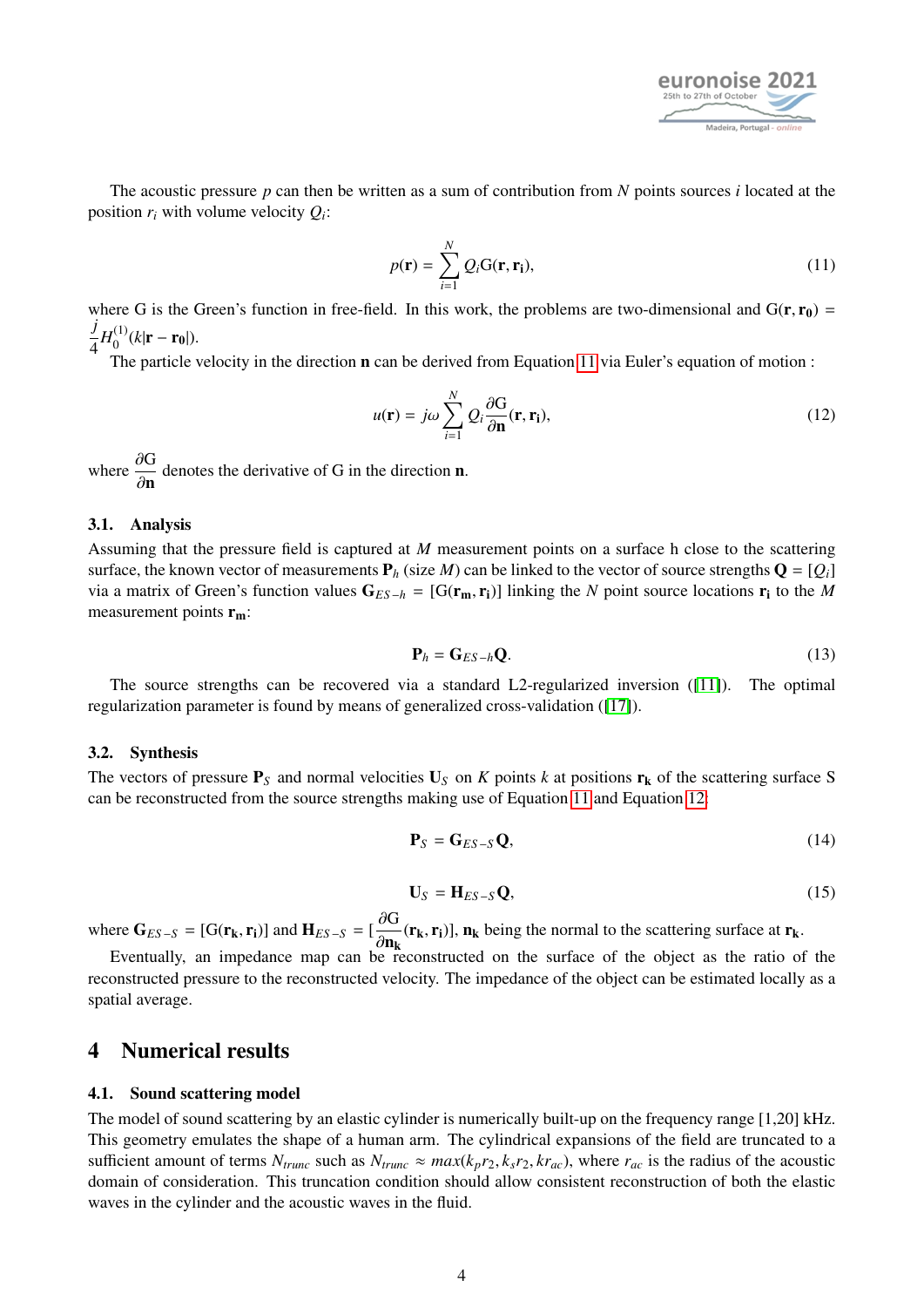

The coefficients of the acoustic and elastic fields' cylindrical expansions are retrieved by numerical inversion of the system of boundary equations introduced [section 2.](#page-1-3) The mechanical properties used to describe the elastic cylinders are typical of silicone (density  $\rho = 1500 \text{ kg.m}^{-3}$ , Young's modulus  $E = 30 \text{ MPa}$ , Poisson ratio  $v = 0.47$  loss factor  $n = 0.2$ , taken from [18] and [19]). The internal (resp. external) radius of the e  $v = 0.47$ , loss factor  $\eta = 0.2$ , taken from [\[18\]](#page-9-16) and [\[19\]](#page-9-17)). The internal (resp. external) radius of the elastic domain in the cylinder are  $r_1 = 2.5$  cm (resp.  $r_2 = 3$  cm).

The obtained pressure field is shown [Figure 1](#page-4-0) at two frequencies, around 1 and 15 kHz. At both frequencies, the solutions are close to the ones obtained with an acoustically rigid cylinder. Around 1 kHz (left figure), the main scattering effect is a rise in pressure in front of the cylinder. Around 15 kHz, where the radius of the cylinder is twice higher than the acoustic wavelength, a scattering effect similar to the one of a rigid cylinder is observed. An interference pattern occurs in front of the cylinder, with a rise in pressure amplitude of about twice the incident pressure amplitude at the surface of the cylinder. The pressure amplitude towards the back of the cylinder is lower than 0.5 the incident pressure amplitude, due to the shadow of the cylinder.

The impedance of the elastic cylinder at normal incidence is shown [Figure 2.](#page-5-1) The reactive part of the impedance is one order of magnitude higher than its resistive part, and the reactance is positive. Its amplitude decreases inversely proportionnal to the frequency below 2 kHz. These properties are characteristic of a compliant behaviour. At these frequencies, only compression waves exist in the coating. The front of the cylinder compresses and expands in response to the incident wave. At higher frequencies, the reactance amplitude decrease with frequency is steeper, which could be due to shear waves appearing in the coating. Around 17 kHz, a notch appears on the reactance amplitude. At this frequency, the product  $k_p h$  (*h* being the coating's thickness) is about  $\frac{1}{2}$  and a mechanical resonance appears. Indeed, a compression wave propagating in the x direction and reflecting on the cylinder's core would arrive back at the surface of the coating with a phase delay of  $\pi$ . Note that the resistive part of the impedance is non-zero, which is due to structural losses included in the vibro-acoustic model via a complex Young's modulus. Note that the absolute value of the cylinder's impedance presents very high values compared to the characteristic impedance of air (up to about  $10^4 \rho_0 c_0$ ).

<span id="page-4-0"></span>

Figure 1: Pressure amplitude of a plane wave scattered by an elastic cylinder. The total pressure *p* is normalized by the incident pressure  $p_i$ . Left: Low frequency where  $k_0r_2 < 1$ . Right : High frequency where  $k_0 r_2 > 10$ .

#### 4.2. ESM setup

The proposed impedance estimation method is tested on the benchmark case of scattering by an elastic cylinder of silicone with a rigid core developped [section 2.](#page-1-3) The pressure measurements are numerically computed using the same parameters as in subsection 4.1. As explained in [section 3,](#page-2-4) two layers of microphones and equivalent sources are needed in order to reconstruct the incident and scattered fields. The ESM setup is shown [Figure 3.](#page-5-0)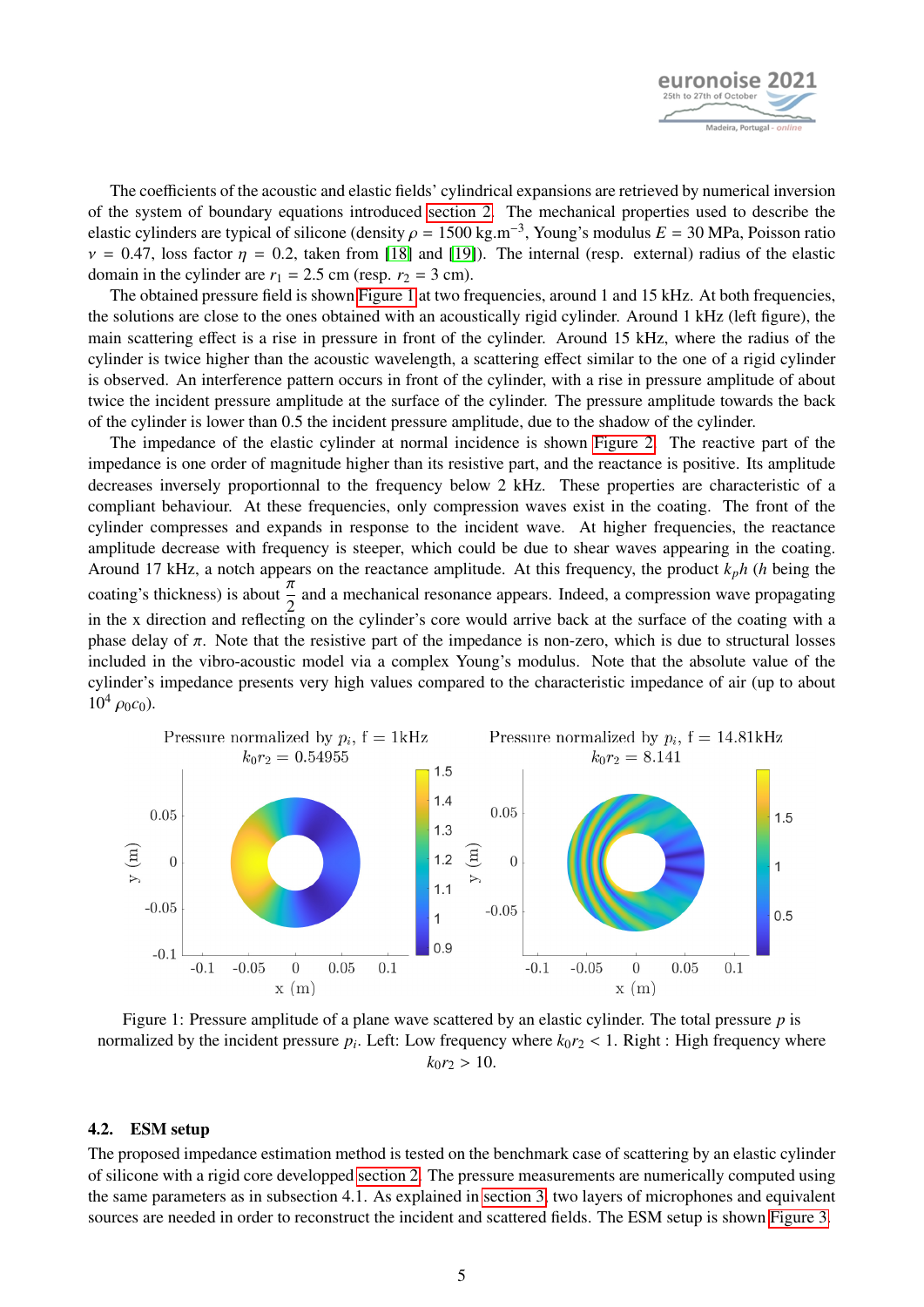

<span id="page-5-1"></span>

Figure 2: Real and imaginary parts of the impedance of the elastic cylinder at normal incidence.

<span id="page-5-0"></span>A gaussian additive noise is added to the pressure measurement in order to perform the reconstruction in two configurations. In the first configuration, the signal to noise ratio (SNR) is virtually infinite and the ESM reconstruction is based on measurements on a single realization. This configuration is regarded as "noiseless". In the second configuration, the signal to noise ratio is fixed to 30 dB, and the measurements are averaged on 50 realizations. This configuration will be later referred to as "noisy". After the ESM reconstruction, the normal impedance of the coating is estimated as an impedance average on a cone of 10 degrees around normal incidence.



Figure 3: Setup used for the numerical tests of the ESM reconstruction. Blue circle: reconstruction surface, red dots: inner equivalent sources, magenta dots: outer equivalent sources, black dots: measurement points. The measurement surfaces are respectively located 2 and 7 mm from the reconstruction surface, and sampled with respectively 84 and 98 points. There are 80 inner equivalent sources located 8.5mm from the surface, and 114 outer equivalent sources located 20 mm from the surface.

#### 4.3. Results of the ESM reconstruction

The pressure reconstruction at 3 kHz is shown on the top part of [Figure 4,](#page-6-0) in the "noiseless" and "noisy" cases. In both cases, the pressure reconstruction is accurate all over the cylinder.

The figure at the bottom of [Figure 4](#page-6-0) shows the velocity reconstructed on the surface of the cylinder in a case where the pressure measurements are not contaminated by noise, and in a case where they are. The red dashed curve (noiseless case) follows the true velocity (continuous blue curve), which shows that the velocity reconstruction works well in absence of noise. However, in presence of noise (yellow dashed curve), high spatial frequency components appear in the velocity reconstruction. In terms of amplitude, these components are comparable to the true solution. These high spatial frequency components are due to measurement noise that is amplified in the pressure to velocity reconstruction. The noise amplification issue is emphasized by the normal velocity amplitude at the surface of the cylinder, due to the high impedance of the coating.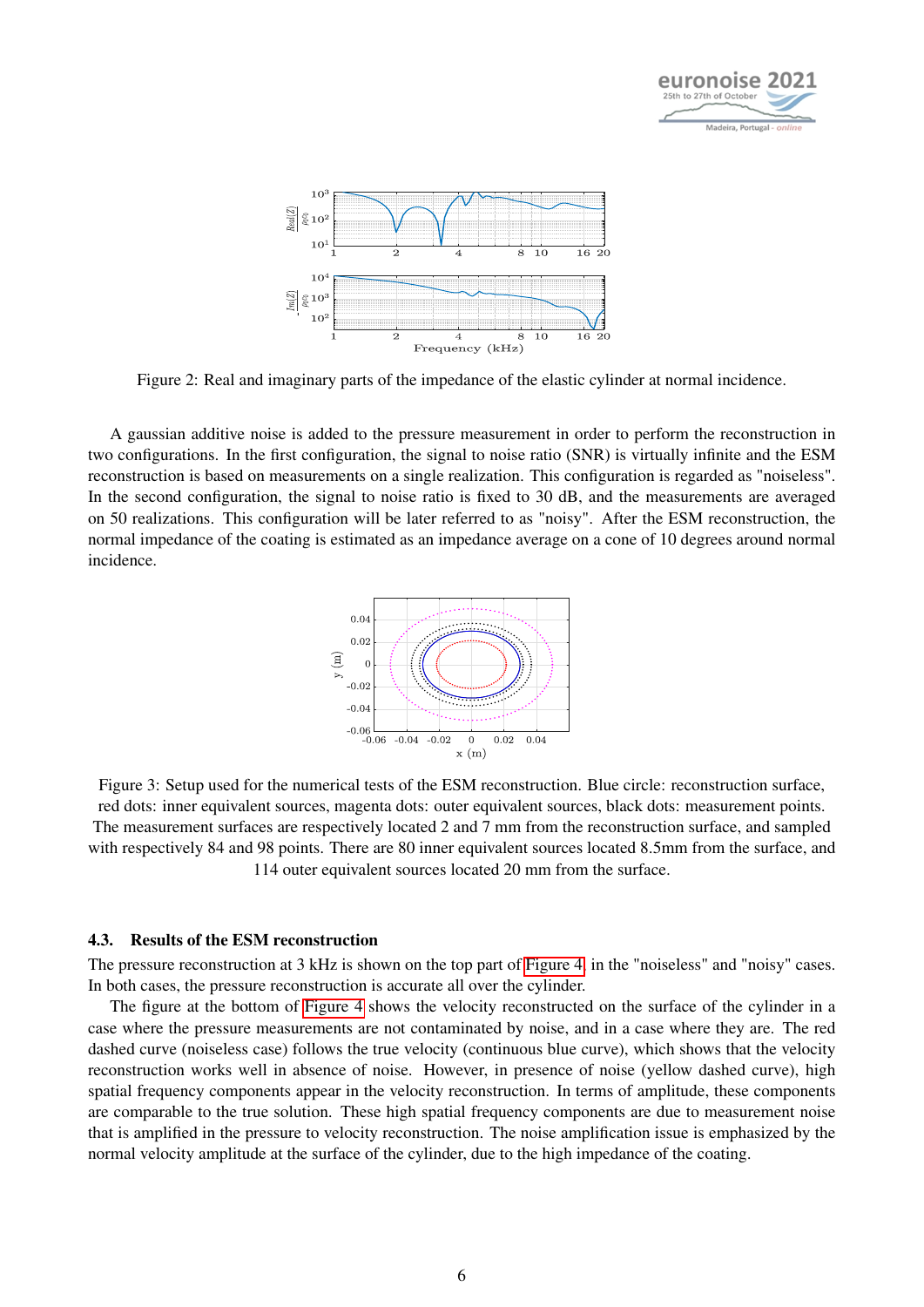

<span id="page-6-0"></span>

Figure 4: Pressure (left) and velocity (right) reconstructions at 3 kHz in the "noisy" (yellow dashed curve) and "noiseless" (red dashed curve) configurations, together with the reference fields (blue continuous curve) obtained with the sound scattering model from [section 2.](#page-1-3)

#### 4.4. Impedance estimation results

[Figure 5](#page-6-1) shows the impedance estimation error relatively to the impedance model shown [Figure 2.](#page-5-1) In the "noiseless" configuration, the error does not exceed 4% on the whole frequency range and decreases with frequency.

In the "noisy" case, the error is about 100 % from 1 to 7 kHz. Remind that below 7 kHz, the impedance of the cylinder's coating was higher than 1000  $\rho_0 c_0$  in absolute value. These high impedance values make the velocity reconstruction challenging, as explained earlier. Above 7 kHz, the impedance estimation error becomes lower than 50% and decreases with frequency, which shows that the impedance estimate is consistent.

### <span id="page-6-2"></span>5 Preliminary experiment

<span id="page-6-1"></span>An estimate of the impedance of the skin of a human arm is experimentally obtained with the impedance estimation method proposed in this work. The results of this experiment are introduced in this section.



Figure 5: Impedance estimation error relatively to the impedance model shown on [Figure 2.](#page-5-1) Results shown for the "noiseless" (blue curve) and "noisy" (red curve) configuration.

The measurements for this experiment are performed in the small anechoic chamber of the Acoustic Department of the Technical University of Denmark. Sound pressure measurements are performed on a line close to a human forearm, as depicted [Figure 6a.](#page-7-0) The test subject was a male of age 25, measuring around 180 cm and of body weight 65 kg. He was asked to firmly place his arm on a support and to present his inner forearm to a microphone as shown Figure [6b.](#page-7-0) A Universal Robots UR5 robotic arm is used to scan the measurement points with high precision. An 1/8 inch microphone is attached to a rigid rod connected to the robotic arm in order to avoid scattering from the arm. The setup used for the ESM reconstruction is shown [Figure 6a.](#page-7-0) A two dimensional measurement geometry is chosen.

Pressure averaging on 16 realizations and sixth octave frequency bands are performed as the impedance estimation method is expected to be very sensitive to noise as seen in the numerical tests in [section 4.](#page-3-2) The reconstruction is made on the forearm surface, which is roughly plane and is shown as a blue line [Figure 6a.](#page-7-0) The normal impedance of skin is then estimated as the mean on the whole reconstruction surface.

The estimated impedance of the skin of the subject's forearm is shown [Figure 7a](#page-7-1) on the frequency range [10.3,13] kHz. A preliminary study of the experimental conditions showed that the frequency response of the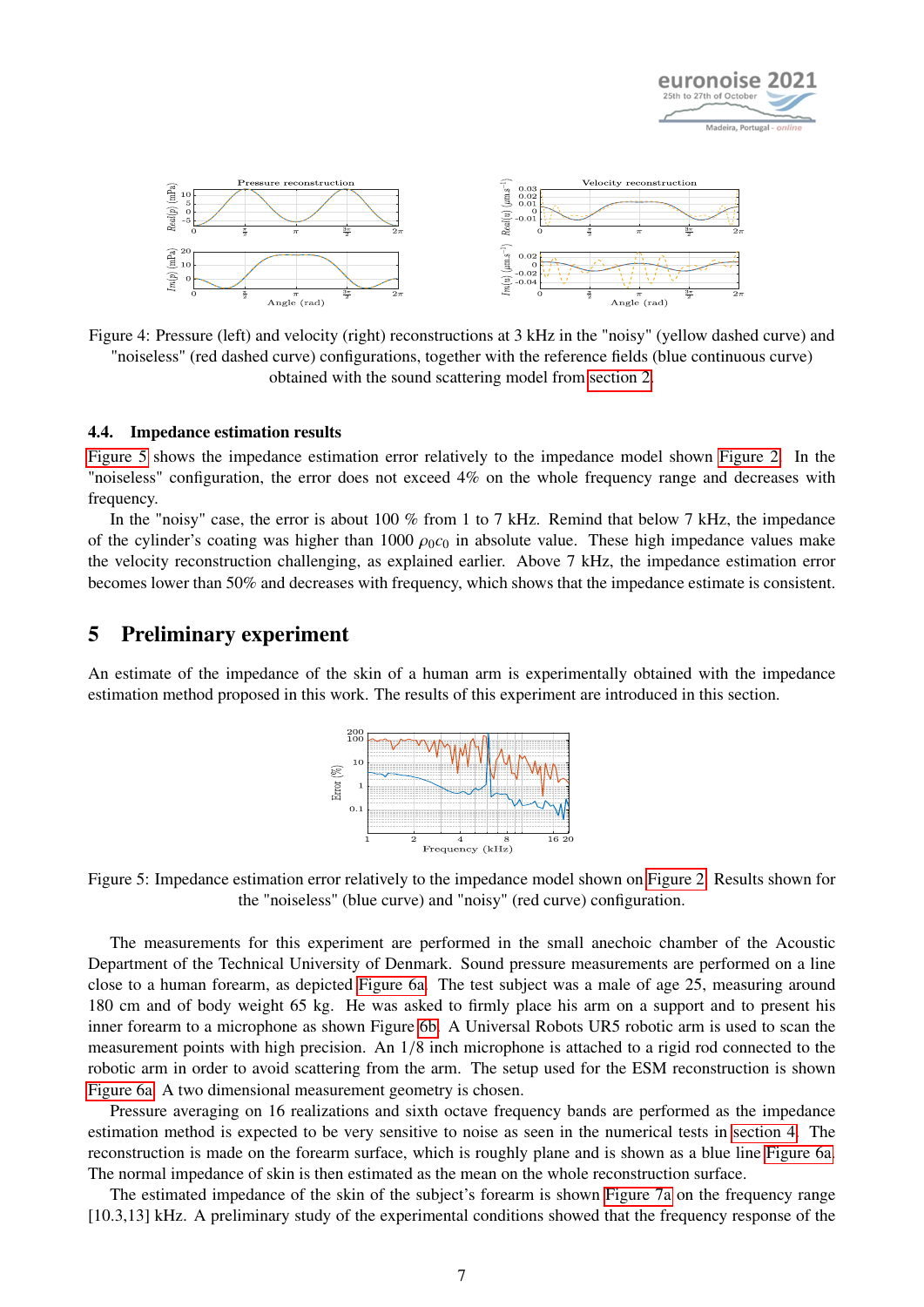

<span id="page-7-0"></span>

Figure 6: Left : Setup used for the experimental test of the ESM reconstruction. Blue line: reconstruction surface, red dots: inner equivalent sources, magenta dots: outer equivalent sources, black dots: measurement points. 6 measurement points are located 5 mm away from the arm's surface, and 6 other are located 13.5mm away from it. There are 5 inner equivalent sources retracted 34.3 mm away from the surface of the arm, and 5 outer equivalent sources 40 mm away from the surface. Right : Photograph of the experimental setup.

speaker used in the experiment presented a broad notch centered on 17 kHz. This was due to scattering from the edges of the speaker, and led to a poor signal to noise ratio from 14 to 20 kHz.

On [Figure 7a,](#page-7-1) the reactive part of the estimated impedance is higher than its resistive part in absolute value. It is also negative and its amplitude is decreasing inversely proportional to frequency, which is characteristic of a compliant behaviour. This behaviour is consistent with the one that resulted from the scattering model developed in [section 2.](#page-1-3) The order of magnitude of the estimated impedance is significantly lower than the one obtained with the scattering model which involved a silicone layer on a rigid body, although it seems to correspond to the orders of magnitude measured in [\[5\]](#page-9-3). Indeed, a thin silicone layer backed by a rigid baffle is considerably harder than human skin.

The reflection coefficient corresponding to the estimated impedance is shown [Figure 7b.](#page-7-1) It is about 0.8 from <sup>10</sup>.3 to 11.8 kHz, and it decreases to 0.6 between 11.8 and 13 kHz.

<span id="page-7-1"></span>

Figure 7: Left : Estimated impedance of the skin of the subject's forearm in the experimental attempt, together with the standard deviation of the impedance on the reconstruction surface. Right: Amplitude (top) and phase (bottom) of the reflection coefficient of skin inferred from the impedance estimate shown on the left figure.

### 6 Discussion

The theoretical model derived in [section 2](#page-1-3) and numerically constructed in [section 4](#page-3-2) leads to consistent results but still needs to be validated, e.g. with a numerical model based on the finite element method. Using the mechanical properties of silicone, the cylinder's normal impedance has been shown to be significantly higher in absolute value than the one experimentally obtained in [\[5\]](#page-9-3) for human skin. Later on, choosing a material softer than silicone could improve the proposed model of sound scattering by a human arm.

The numerical tests of the proposed method on the scattering model in [section 4](#page-3-2) show that the impedance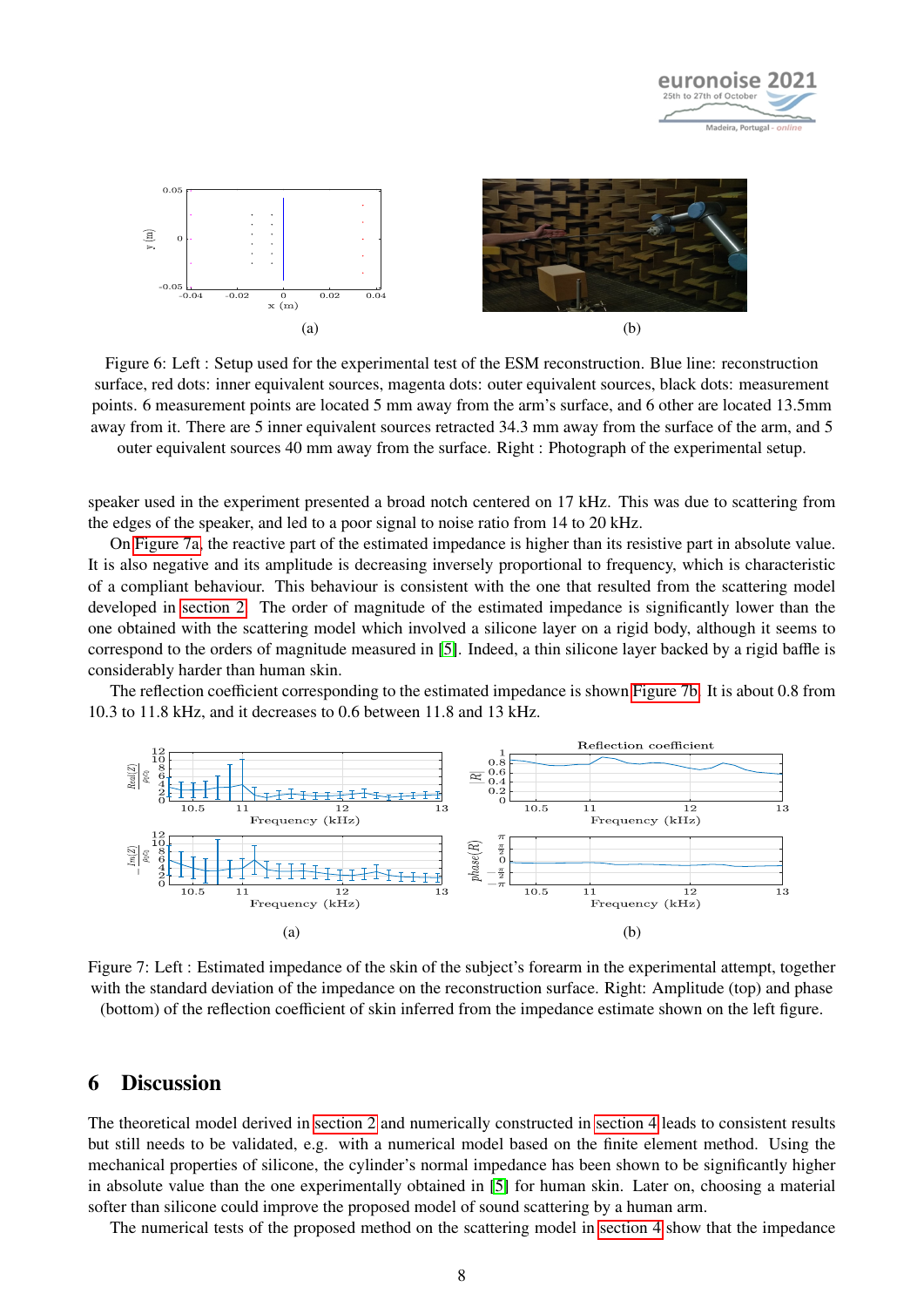

estimation method behaves well in absence of noise. However, the sensitivity to noise of the method is highlighted by the tests, which shows the need to improve the method. Using velocity measurements would for example allow to get rid of the noise amplification in the velocity reconstruction.

In [section 5,](#page-6-2) the estimate of the impedance of the skin of a subject's forearm presents the compliant behaviour that was observed in the results of the scattering model. Moreover, the orders of magnitude of the estimated impedance correspond to the ones measured by [\[5\]](#page-9-3). The resulting reflection coefficient is lower than the ones obtained for skin in [\[5\]](#page-9-3) and [\[20\]](#page-9-18), which calls for an experimental validation of the method with an object of known impedance, a measurement campaign on a broader sample of subjects, and improvements of the experimental setup.

The ESM reconstruction on the surface of the forearm leads to inconsistent results under 10 kHz. This could be due to the use of a two dimensional ESM setup, which implies an infinite extent of the forearm. The forearm of the test subject measuring about  $l = 20$  cm, the frequency above which the forearm would measure 6 times more than the acoustic wavelengths would be  $f_{min} = 6 \frac{c_0}{l}$  $\frac{\partial}{\partial l} \approx 10.3$  kHz. This frequency coincides to the lower bound of the frequency range where the estimated impedance was consistent.

An attempt of experimental validation of the method on a silicone cylinder such as the one studied in [section 2](#page-1-3) was also performed. It is not included in this work as it resulted in inconsistent results. However, it highlighted some practical challenges that will have to be overcome. Acoustic scattering from the objects used in the measurement setup (support used for the object of interest, robotic arm) and vibrations of the support of the object under study were identified as two significant sources of discrepancies.

# 7 Conclusion

This study has examined a methodology for estimating the impedance of non-porous elastic materials. In [section 2,](#page-1-3) a theoretical solution to the problem of scattering of sound by an elastic cylinder was derived. The solution was built numerically in [section 4.](#page-3-2) It led to consistent results in terms of acoustic pressure when compared to the solution obtained for a rigid cylinder. The frequency behaviour of the silicone layer's impedance was close to the one inferred from measurements on skin in [\[5\]](#page-9-3). However, the high values of impedance obtained with the model show the need for a material softer than silicone to emulate skin.

In [section 4,](#page-3-2) the ESM was applied to the solution of the scattering problem. The pressure at the surface of the scattering cylinder was reconstructed successfully, while the velocity reconstruction was shown to be sensitive to noise due to the high impedance of the cylinder on the lower end of the frequency range of interest. The impedance estimation based on the ESM reconstruction was biased by this source of error. However, at higher frequencies, the cylinder's impedance was lower which lead to a more consistent impedance estimate. Further work will be necessary to improve the velocity reconstruction.

In [section 5,](#page-6-2) a first attempt of estimation of the impedance of human skin was performed. This preliminary experiment suffered from a few sources of significant errors. However, a compliant behaviour was observed on a limited frequency range and the order of magnitude were consistent with the ones obtained in [\[5\]](#page-9-3). This motivates further studies on the use of near field acoustic holography to estimate the impedance of skin or other elastic materials.

# Acknowledgements

The authors would like to express their gratitude to the Danish Acoustic Society (DAS-fonden), which granted the participation to the conference.

# References

<span id="page-8-0"></span>[1] Christopher J. Plack. *The sense of hearing*. Routledge, Abingdon, Oxon ; New York, NY, third edition, 2018.